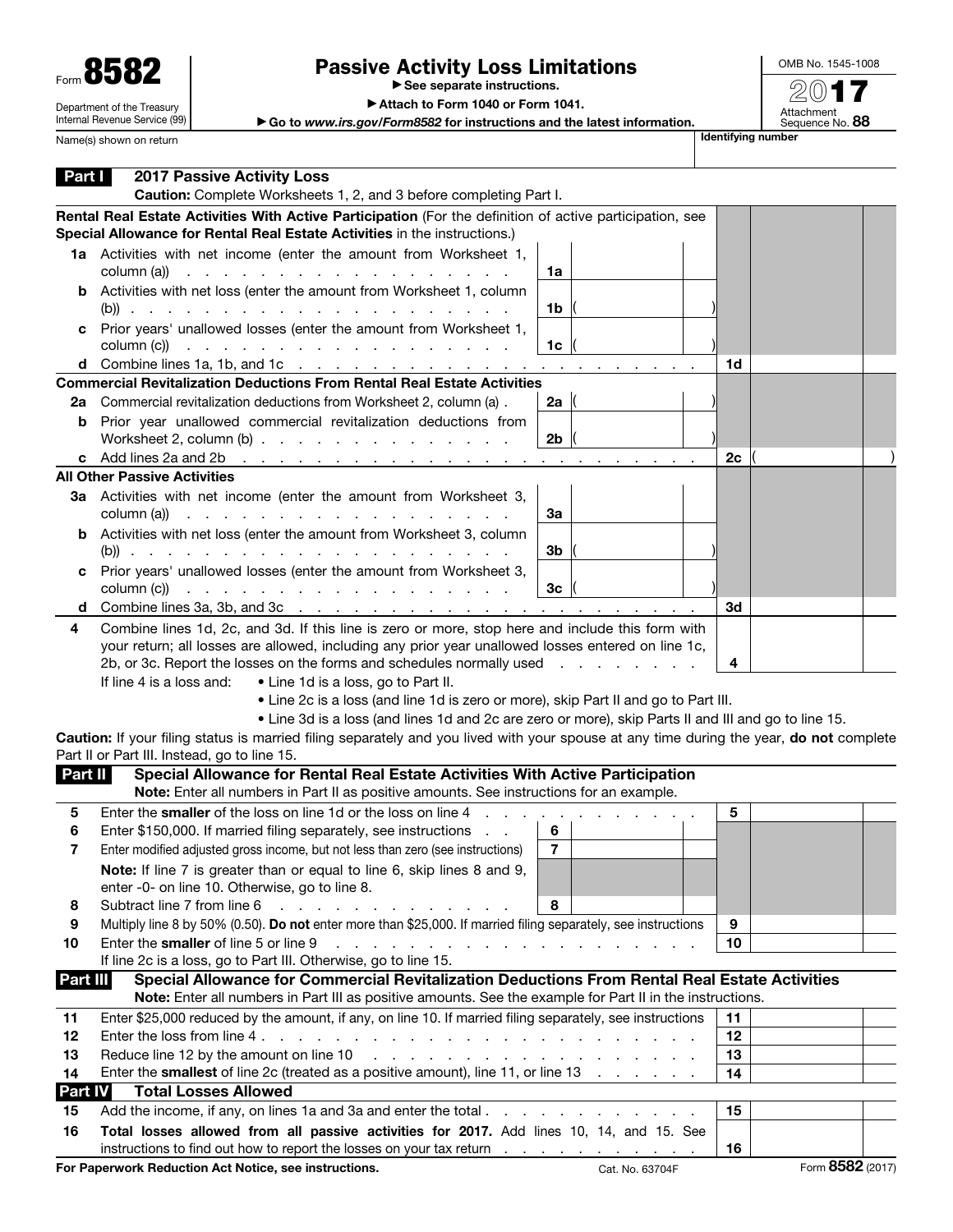Caution: The worksheets must be filed with your tax return. Keep a copy for your records. Worksheet 1—For Form 8582, Lines 1a, 1b, and 1c (See instructions.)

| Name of activity                                                                       |                             | <b>Current year</b>       | <b>Prior years</b>              | Overall gain or loss |          |  |
|----------------------------------------------------------------------------------------|-----------------------------|---------------------------|---------------------------------|----------------------|----------|--|
|                                                                                        | (a) Net income<br>(line 1a) | (b) Net loss<br>(line 1b) | (c) Unallowed<br>loss (line 1c) | (d) Gain             | (e) Loss |  |
|                                                                                        |                             |                           |                                 |                      |          |  |
|                                                                                        |                             |                           |                                 |                      |          |  |
|                                                                                        |                             |                           |                                 |                      |          |  |
|                                                                                        |                             |                           |                                 |                      |          |  |
|                                                                                        |                             |                           |                                 |                      |          |  |
| Total. Enter on Form 8582, lines 1a, 1b,<br>and 1c $\ldots$ $\ldots$ $\ldots$ $\ldots$ |                             |                           |                                 |                      |          |  |

Worksheet 2—For Form 8582, Lines 2a and 2b (See instructions.)

| Name of activity                                                                    | (a) Current year<br>deductions (line 2a) | (b) Prior year<br>unallowed deductions (line 2b) | (c) Overall loss |
|-------------------------------------------------------------------------------------|------------------------------------------|--------------------------------------------------|------------------|
|                                                                                     |                                          |                                                  |                  |
|                                                                                     |                                          |                                                  |                  |
|                                                                                     |                                          |                                                  |                  |
|                                                                                     |                                          |                                                  |                  |
| Total. Enter on Form 8582, lines 2a and                                             |                                          |                                                  |                  |
| 2 <sub>b</sub><br>$\ldots$ . The set of the set of the set of $\blacktriangleright$ |                                          |                                                  |                  |

Worksheet 3—For Form 8582, Lines 3a, 3b, and 3c (See instructions.)

| Name of activity                                                           |                                                          | <b>Current year</b> | <b>Prior years</b>              | Overall gain or loss |          |  |
|----------------------------------------------------------------------------|----------------------------------------------------------|---------------------|---------------------------------|----------------------|----------|--|
|                                                                            | (b) Net loss<br>(a) Net income<br>(line 3a)<br>(line 3b) |                     | (c) Unallowed<br>loss (line 3c) | (d) Gain             | (e) Loss |  |
|                                                                            |                                                          |                     |                                 |                      |          |  |
|                                                                            |                                                          |                     |                                 |                      |          |  |
|                                                                            |                                                          |                     |                                 |                      |          |  |
|                                                                            |                                                          |                     |                                 |                      |          |  |
|                                                                            |                                                          |                     |                                 |                      |          |  |
| Total. Enter on Form 8582, lines 3a, 3b,<br>and $3c$ $\blacktriangleright$ |                                                          |                     |                                 |                      |          |  |

Worksheet 4—Use this worksheet if an amount is shown on Form 8582, line 10 or 14 (See instructions.)

| Name of activity                                                                    | Form or schedule<br>and line number<br>to be reported on<br>(see instructions) | (a) Loss | (b) Ratio | (c) Special<br>allowance | (d) Subtract<br>column (c) from<br>column (a) |
|-------------------------------------------------------------------------------------|--------------------------------------------------------------------------------|----------|-----------|--------------------------|-----------------------------------------------|
|                                                                                     |                                                                                |          |           |                          |                                               |
|                                                                                     |                                                                                |          |           |                          |                                               |
|                                                                                     |                                                                                |          |           |                          |                                               |
|                                                                                     |                                                                                |          |           |                          |                                               |
|                                                                                     |                                                                                |          |           |                          |                                               |
| <b>Total</b><br>and the contract of the contract of the contract of the contract of | ▶                                                                              |          | 1.00      |                          |                                               |

```
Worksheet 5—Allocation of Unallowed Losses (See instructions.)
```

| Name of activity                                                       | Form or schedule<br>and line number<br>to be reported on<br>(see instructions) | (a) Loss | (b) Ratio | (c) Unallowed loss |
|------------------------------------------------------------------------|--------------------------------------------------------------------------------|----------|-----------|--------------------|
|                                                                        |                                                                                |          |           |                    |
|                                                                        |                                                                                |          |           |                    |
|                                                                        |                                                                                |          |           |                    |
|                                                                        |                                                                                |          |           |                    |
|                                                                        |                                                                                |          |           |                    |
| <b>Total</b><br>a se a construir a construir a construir a construir → |                                                                                |          | 1.00      |                    |